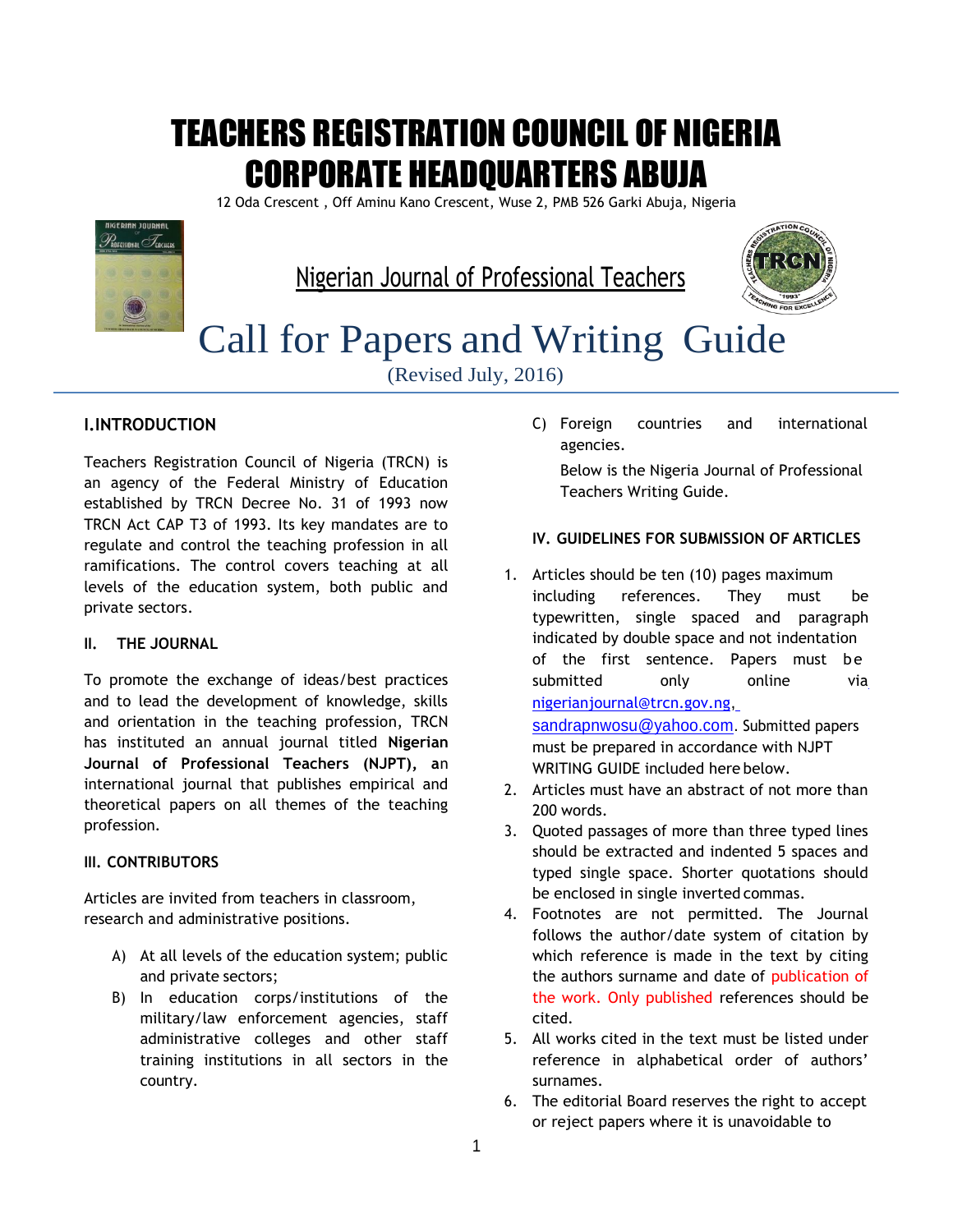meet its standard/requirements and such decision is final.

- 7. All papers submitted will be circulated for review/assessment and feedback given to the authors within stipulated time.
- 8. Authors whose papers are considered publishable are to pay a token fee of N10,000 only to have their papers published. An author of published article will receive one copy of the Journal free.
- 9. Articles must be in Microsoft Word format submitted via the emai[l](mailto:nigerianjournal@trcn.gov.ng) [nigerianjournal@trcn.gov.ng](mailto:nigerianjournal@trcn.gov.ng) and copied t[o](mailto:emobwese2005@gmail.com) [emobwese2005@gmail.com,](mailto:emobwese2005@gmail.com) [akonmaye@yahoo.co.uk a](mailto:%20akonmaye@yahoo.co.uk)n[d](mailto:%20pampauline61@yahoo.co) [pampauline61@yahoo.com](mailto:%20pampauline61@yahoo.co) Authors should use their surnames as file name while saving the paper. Papers should be 5MB maximum.

**Mrs. Pam Pauline Pwachom 08036068588 Editorial Board Secretary**

Authors must include their mobile telephone numbers in every mail sent to the Editorial Board via the above email address.

## **V. DEADLINE FOR SUBMISSION OF PAPERS**

The Journal is published once a year. Papers for publication must reach the Editorial Board not later than October 30<sup>th</sup>. Papers received later will wait for the next publication.

Below is the Nigerian Journal of Professional Teachers Writing Guide

**Dr. Magaji Waziri 08063266711 Emobwese2005@gmail.com**